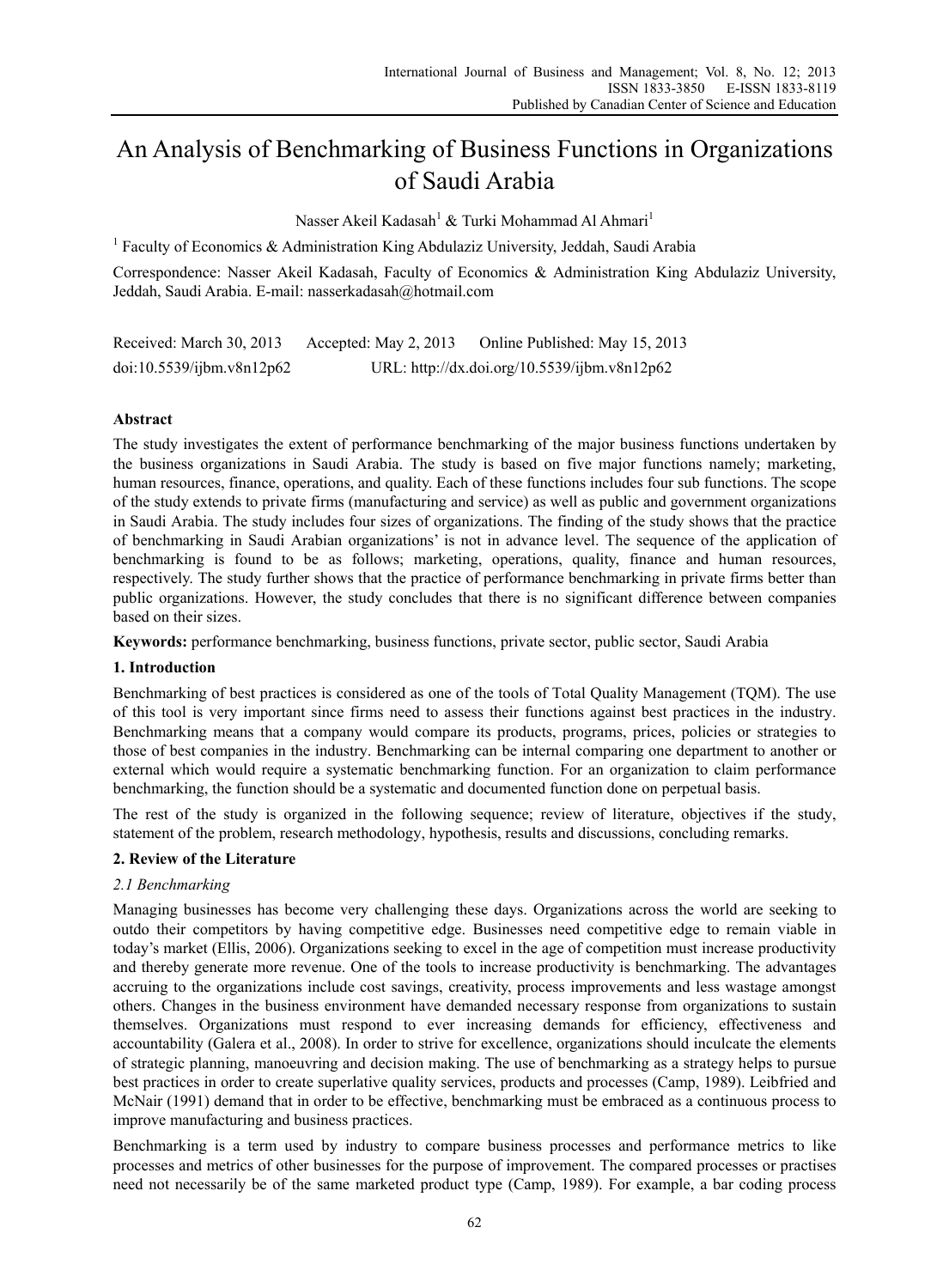from the medical community to admit patients and track their treatment history can also be adapted and used for tracking the history of time/cycle limited aircraft parts in the aerospace industry. Benchmarking definitions vary in response to changing organizational goal requirements and their performance measures. Kumar et al. (2006) defines benchmarking as the process of identifying, understanding and adapting outstanding practices from organizations anywhere in the world to help an organization improve its performance. Benchmarking is intended to systematically identify the processes and performance outcomes of an outstanding organization with those of its competitors as well as to compare processes and outcomes within the organization itself in the constantly changing business environment (Bemowski, 1991; Maire, 2002; Dervitsiotis, 2000; O'Dell and Grayson, 2000). According to Codling (1996), benchmarking is an ongoing process of measuring and improving products, services and practices against the best that can be identified worldwide. It is a systematic process for evaluating the products, services and work processes of organizations that are recognised as representing best practices, for the purposes of organizational improvement (Spendolini, 1992). Dattakumar and Jagadeesh (2003) contend that benchmarking is essential for continuous improvement of quality.

#### *2.2 Benchmarking in Industry*

Benchmarking has been widely used by firms across industry to leverage their competitiveness and it was a popular tool among the firms in the eighties and nineties. According to Foster (1992) in the early 1990s, 65% of the Fortune 1000 organizations used benchmarking as a management tool to gain competitive advantage. In France, benchmarking was so popular that 50 percent of the French 1000 companies used benchmarking regularly and 80 percent of them regarded it as an effective tool of change (Maire et al, 2005). Benchmarking pervades through diverse industry. The use of benchmarking as a competitive tool was embraced by firms cutting across diverse industry including construction, education, aviation, manufacturing, banking, financial services, insurance, healthcare services, and government amongst others (Luu et al., 2008; Henderson-Smart et al., 2006; Graham, 2005; Jarrar and Zairi, 2001; Ball et al., 2000). Ahren and Parida (2009) have applied benchmarking data for the railway infrastructure and found that benchmarking is an effective tool that can support the management towards continuous improvement. Researchers have also focused on performance measures and setting targets and they found that many companies are consistent in choosing benchmarking performance measures that are aligned with organizational strategy (Meybodi, 2009). The use of strategic tools by management to achieve competitiveness is always aligned towards the organizational goals and objectives. Benchmarking is one of the top management tools used by managers for improving efficiency. Rigby (2001), states that by 1999, more than 70 percent of managers worldwide used four management tools in descending order of use: strategic planning, mission and vision statements, benchmarking and customer satisfaction measurement.

Benchmarking has been widely used by many of the companies worldwide, both for domestic and global businesses. Amongst firms, Xerox is regarded as the first firm in the USA to have used benchmarking as a business practice. The use of benchmarking was not limited only to the western world. Japanese firms used benchmarking extensively as a strategic tool to catch up with the world's best firm (Ohinata, 1994). Benchmarking serves to achieve many goals in order to improve organizational efficacy. Dertouzos et al. (1989) and Hines (1998), state that benchmarking seek to build competitive capabilities in terms of technology, quality, delivery and productivity to use against competitors. Benchmarking has been proved to be a valid tool for both domestic and international businesses. It is a useful tool for the empirical validation of improved operational and business performance outcomes in both domestic and global businesses (Voss et al., 1997; Luria and Wiarda, 1996; Lefebvre and Lefebvre, 1998).

Different classifications have been used for benchmarking. The measurement parameters used for benchmarking targets include cost, schedule and performance. Camp (1989) states that the benefits include improved business/manufacturing processes that reduce waste, streamline manufacturing cycle time and improve the quality of the product. These in turn increase the bottom line for a competitive organization. In addition, Camp (1989) classified benchmarking into six types; strategic, best-in-class, financial, investor prospective, operational, performance, product and process benchmarking. In addition, Zairi (1994) classified benchmarking into four types; internal, competitive, functional and generic benchmarking. The benchmarking process can be divided into four different phases (planning, analysis, integration and action) and phase-specific steps as outlined by Camp (1989); Ohinata (1994) and Wilkerson et al. (1992).

#### *2.3 Benefits and Barriers of Benchmarking*

Benchmarking may enhance the competitiveness of firms, if implemented effectively. Benefits accrue in the form of better processes, improved cycle time, reduced costs and better supplier management. Reports and case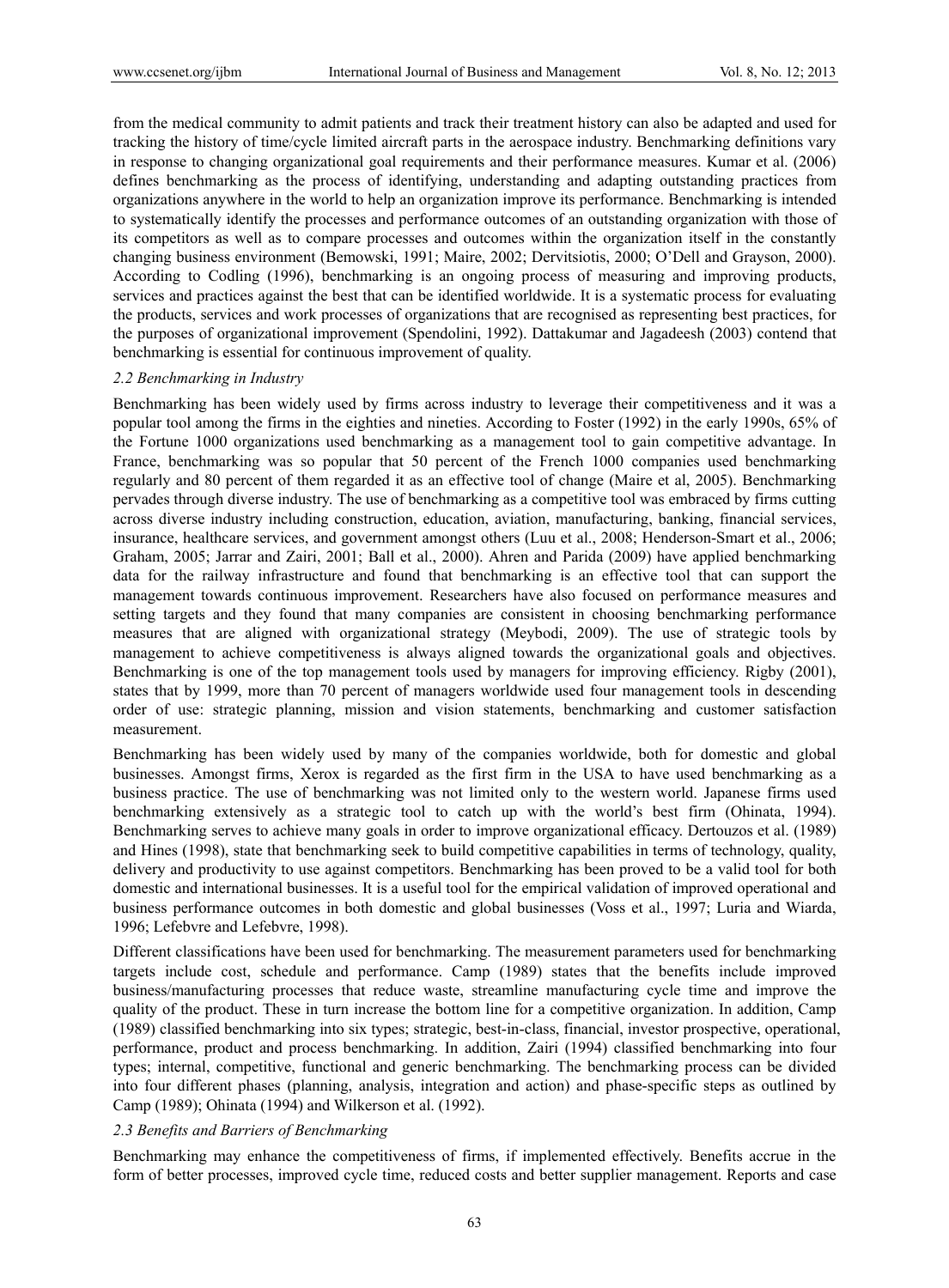studies in the U.S suggest that in 1990's all the fortune 500 companies were using benchmarking on a regular basis (Kumar and Chandra, 2001). Moreover, benchmarking may provide window to organizations to new methods, ideas and tools to improve their effectiveness to solve their problems within. Benchmarking enable the best practices from any industry to be creatively incorporated into the processes of the benchmarking function (Camp, 1989). Benchmarking also helps in breaking down the reluctance in making operational changes. According to Balm (1996), benchmarking is a valuable tool for setting goals; it is something that is necessary in order to remain competitive and for learning new ideas. Benchmarking also aids in the improvement of profitability and competitive advantage. Magd (2008) has indicated that the most important reasons for initiating benchmarking are to maintain and increase competitive advantage, increased profitability and achieve continuous improvement. Apart from tangible benefits, benchmarking also offers intangible benefits. Benchmarking has been proven to be the best discipline for getting people focus on the customers and achieve significant improvement in customer satisfaction (Lee et al., 2006). It helps in improvement of communication and emphasizing on the importance of internal customer satisfaction. In addition, Brah et al. (2000) contend that the success of benchmarking can be measured by the extent to which practitioners of benchmarking have attained their objectives, justified costs by the benefits attained from benchmarking and their perception of overall success of the process. They also state that the benefits of benchmarking are significant.

Williams et al. (2012) identified the organizational challenges that were responsible for the inertia in adopting benchmarking practises and measures to overcome benchmarking reluctance. The role of benchmarking in improving the competitiveness of business firms cannot be underestimated. It is known that benchmarking allows firms to adopt the best practices of other firms. But many a times, in doing so, they stay behind and do not necessarily move beyond those other firms. It is true that all benchmarking efforts may be successful. Szulanski and Winter (2002) mention some barriers to effective benchmarking include; uncooperative sources, strained personal relationship, internal competition, overemphasis on innovation and cranky copiers.

#### **3. Objectives of the Study**

 The main objective of this study is to explore the extent of performance benchmarking practices in the major functions within the organizations in Saudi Arabia.

 To examine the differences, if any between the different sizes of organizations in performing benchmarking in the country.

 To assess the difference, if any between the private companies and government organizations in the execution of benchmarking in these firms.

 Finally, the study will provide some useful recommendations that might contribute to the well being of Saudi organization in the field of benchmarking.

#### **4. Statement of the Problem**

The review of literature shows that there is dearth of research in the field of benchmarking in Saudi Arabia in business organizations. On the other hand the review of literature shows the importance of benchmarking and its benefits. Also the benchmarking is important tool used by the companies in developed countries. Thus in this study the researchers investigate the level of benchmarking in Saudi Arabian companies.

## **5. Research Methodology**

## *5.1 Data Collection*

The present study is based on primary data collected from business organizations in Saudi Arabia. Data for the study was collected from a sample of 70 respondents. A structured questionnaire with close ended questions was administered to the managers of the respondent company.

### *5.2 Survey Instrument*

A comprehensive questionnaire was developed for data collection from the managers of the business organizations in Saudi Arabia. Though the questionnaire was originally developed in English, it was translated into Arabic language for better understanding of the respondents and high response rate. A total number of 113 questionnaires were distributed, among them, 91 questionnaires were collected and 70 of them were found usable for analysis. Five point Likert scale was used in all questions namely; always, often, sometimes, rarely and never. To determine the extent of approval of the respondents five groups of responses based on the mean of the response were formed. The five groups are as follows:

Firstly, the mean 1 to less than 1.8 represents (never);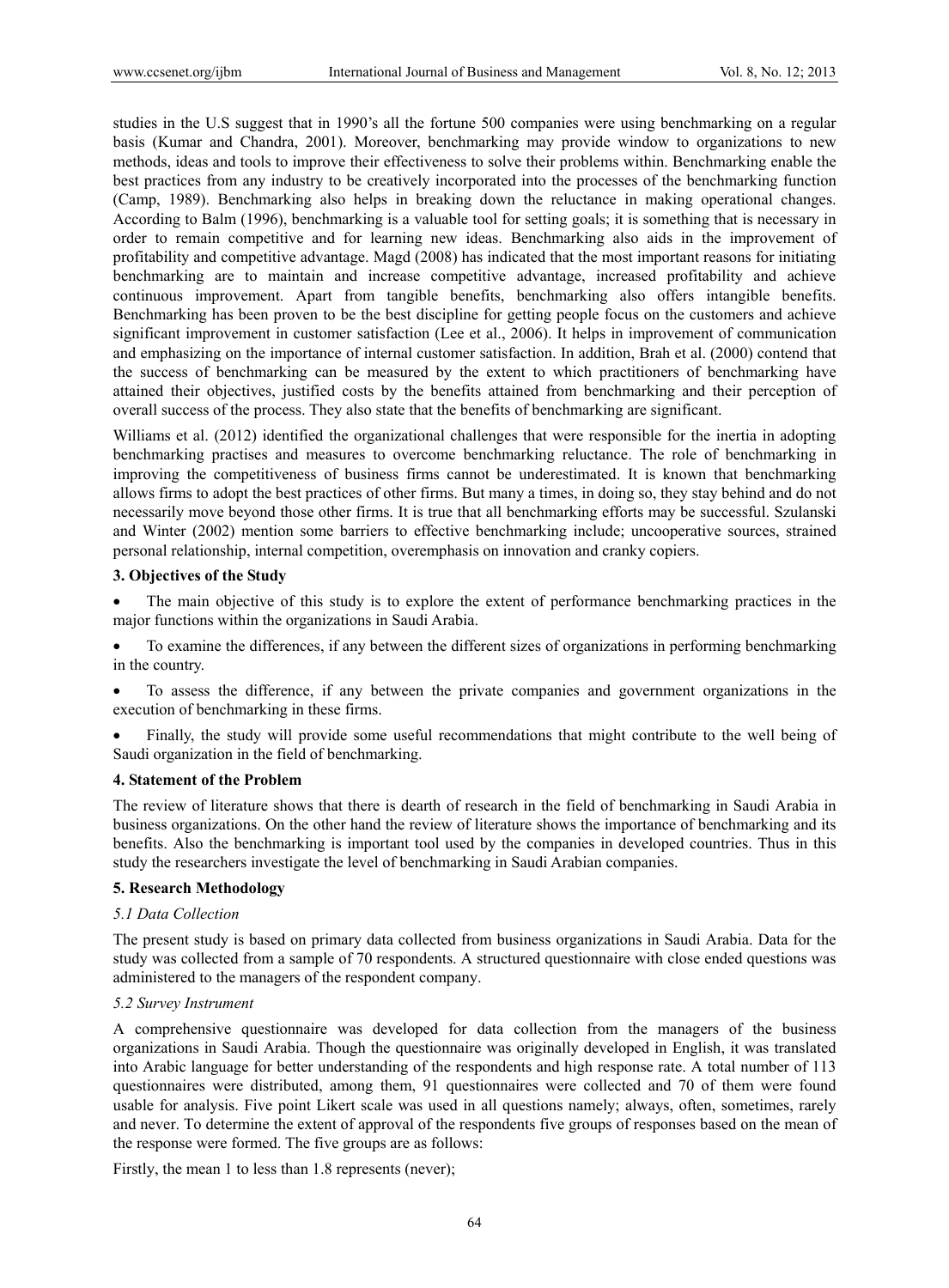Secondly, the mean 1.8 to less than 2.6 represents (rarely);

Thirdly, the mean 2.6 to less than 3.4 represents (sometimes);

Fourthly, the mean 3.4 to less than 4.2 represents (often);

Finally, the mean 4.2 to 5 represents (always).

#### *5.3 Statistical Tools*

Statistical tools used for the analysis of the collected data were percentages, mean, frequencies, Pearson correlation coefficient, ANOVA analysis, Alpha Cronbach reliability test have been used to draw meaningful results.

## **6. Results and Discussions**

The results of the data analysis have been grouped into two sections. The first section analyses the validity (honesty), consistency, and reliability of the primary data collected through the questionnaire. In the first phase of validity; honesty (virtual views of arbitrators) techniques have been used and in the second phase of validity; believe internal consistency has been used.

|     | Marketing |     | Human Resources |     | Finance   |     | Operations |     | Quality   |
|-----|-----------|-----|-----------------|-----|-----------|-----|------------|-----|-----------|
| No. | R         | No. | R               | No. | R         | No. | R          | No. | R         |
|     | $0.896**$ | ↖   | $0.840**$       | 9   | $0.924**$ | 13  | $0.873**$  | 17  | $0.879**$ |
|     | $0.849**$ | 6   | $0.899**$       | 10  | $0.913**$ | 14  | $0.886**$  | 18  | $0.827**$ |
|     | $0.904**$ |     | $0.883**$       | 11  | $0.953**$ | 15  | $0.921**$  | 19  | $0.951**$ |
| 4   | $0.842**$ | 8   | $0.826**$       | 12  | $0.941**$ | 16  | $0.931**$  | 20  | $0.925**$ |

Table 1. Correlation coefficient for the 20 questions

\*\* Correlation is significant at the 0.01 level

Table 1 shows high degree of correlation at the level close to one (1). These correlation values indicate high degree of sincerity of the internal consistency of the questionnaire. In addition, structural honesty of the questionnaire of the five groups of questions included in the study has been conducted and the results are depicted in Tale 2.

Table 2. Correlation coefficient for the five groups of questions (total values)

| N <sub>0</sub> | Groups (Functions) | <b>Correlation Coefficient</b> |
|----------------|--------------------|--------------------------------|
|                | Marketing          | $0.799**$                      |
| 2              | Human recourses    | $0.869**$                      |
| 3              | Finance            | $0.919**$                      |
| 4              | Operations         | $0.925**$                      |
|                | Quality            | $0.924**$                      |

\*\* Correlation is significant at the 0.01 level

Results in table 2 show different correlation coefficient values for the five groups of questions (total value). From the result it can be concluded that there is a high degree of honesty in structural identification of the questionnaire. The results in tables 1 and 2 contribute to the acceptable validity of the study instrument. Further a reliability test was conducted on the data collected from the questionnaire. Alpha Cronbach reliability test was used. The results of the test presented in table 3 shows that the values of Alpha Cronbach are exceeding or close to 0.90. The high value close to one indicates the high reliability of the data collected (generally, values less than 0.6, on Alpha Cronbach reliability test are unacceptable). Thus the data collected from the questionnaire is highly reliable.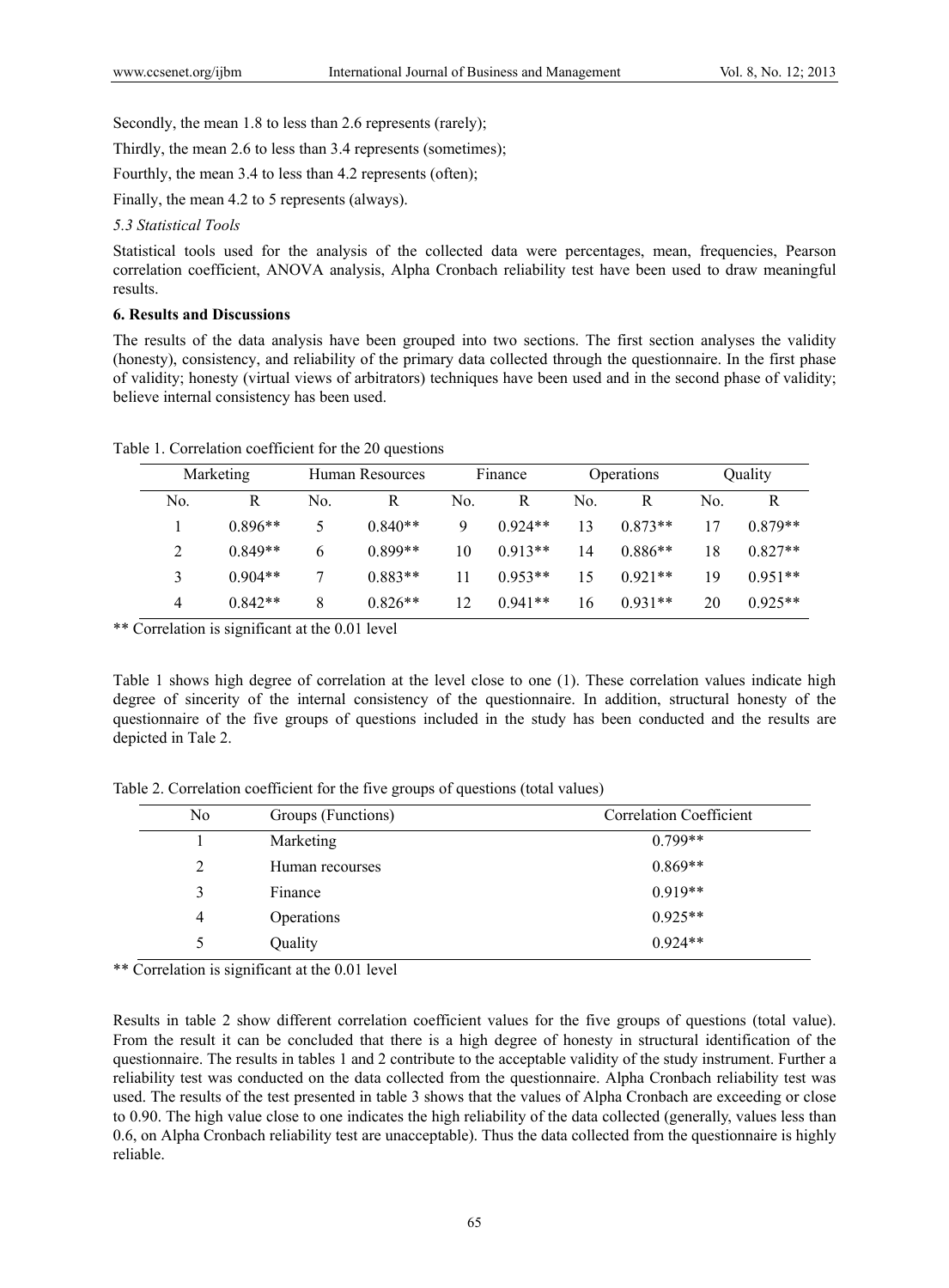| No | Groups (Functions) | No. of Questions | Cronbach's Alpha |
|----|--------------------|------------------|------------------|
|    | Marketing          |                  | 0.90             |
|    | Human recourses    |                  | 0.89             |
|    | Finance            |                  | 0.95             |
| 4  | Operations         |                  | 0.92             |
|    | Quality            |                  | 0.91             |

Table 3. Alpha cronbach reliability test for the five groups of questions

#### *6.1 Classification of the Respondent Organization – Size and Sector*

In the following section the results have been presented in tables 4 through 8. Table 4 presents the classification of Business Organization based on their size. The result shows that 75.7% of the organizations are large organizations as they have more than 500 employees. The rest of the categories are almost equally distributed with 8.6% have less than 100 employees, 8.6% have between 101 to 300 and 7.1% have 301 to 500 employees respectively. The size of the organization is important because it is more likely that larger organization will be using advanced techniques of management.

Table 4. Classifications of organizations by size

| Size of Organizations by Number of Employees | Frequencies | $\%$    |
|----------------------------------------------|-------------|---------|
| Less than 100                                | o           | $8.6\%$ |
| $101 - 300$                                  | b           | 8.6%    |
| $301 - 500$                                  |             | 7.1%    |
| More than 500                                | 53          | 75.7%   |
| Total                                        | 70          | 100%    |

Table 5 presents the classification of the business organization based on the sector to which it belongs. The Organizations have been classified into three categories namely; Public / semi public, Private services/ Private manufacturing.

Table 5. Classifications of organizations by sector of activity

| Type of Organization  | Frequencies | $\frac{0}{0}$ |
|-----------------------|-------------|---------------|
| Public or semi public | 33          | 47.2          |
| Private service       | 26          | 37.1          |
| Private manufacturing | 11          | 15.7          |
| Total                 | 70          | 100%          |

The results in table 5 show that the majority of the organizations under study are from public/ semi public sector. It shows that 47.2% of the companies are public/ semi public, 37.1% are private services, and 15.7% are from manufacturing sector. The result further shows that more than half of the respondent companies are from private sector (services and manufacturing).

#### *6.2 Use of Benchmarking in the Five Functions*

As proposed the study examines performance of five important business functions of organizations with its sub elements namely; marketing, human resources, finance, operations, and quality. In table 6 the results regarding these five major functions have been presented. These five major functions have been investigated in relation to their sub functions such as for Marketing; pricing, sales, goods and services, and advertisement, Human resources; salary scale, incentives, work environment, and training. In finance revenue, profit, financial ratios, and costs, in Operations; targets, planning and control, costs reduction, materials management and in Quality product specifications, quality systems, material specification and customer focus.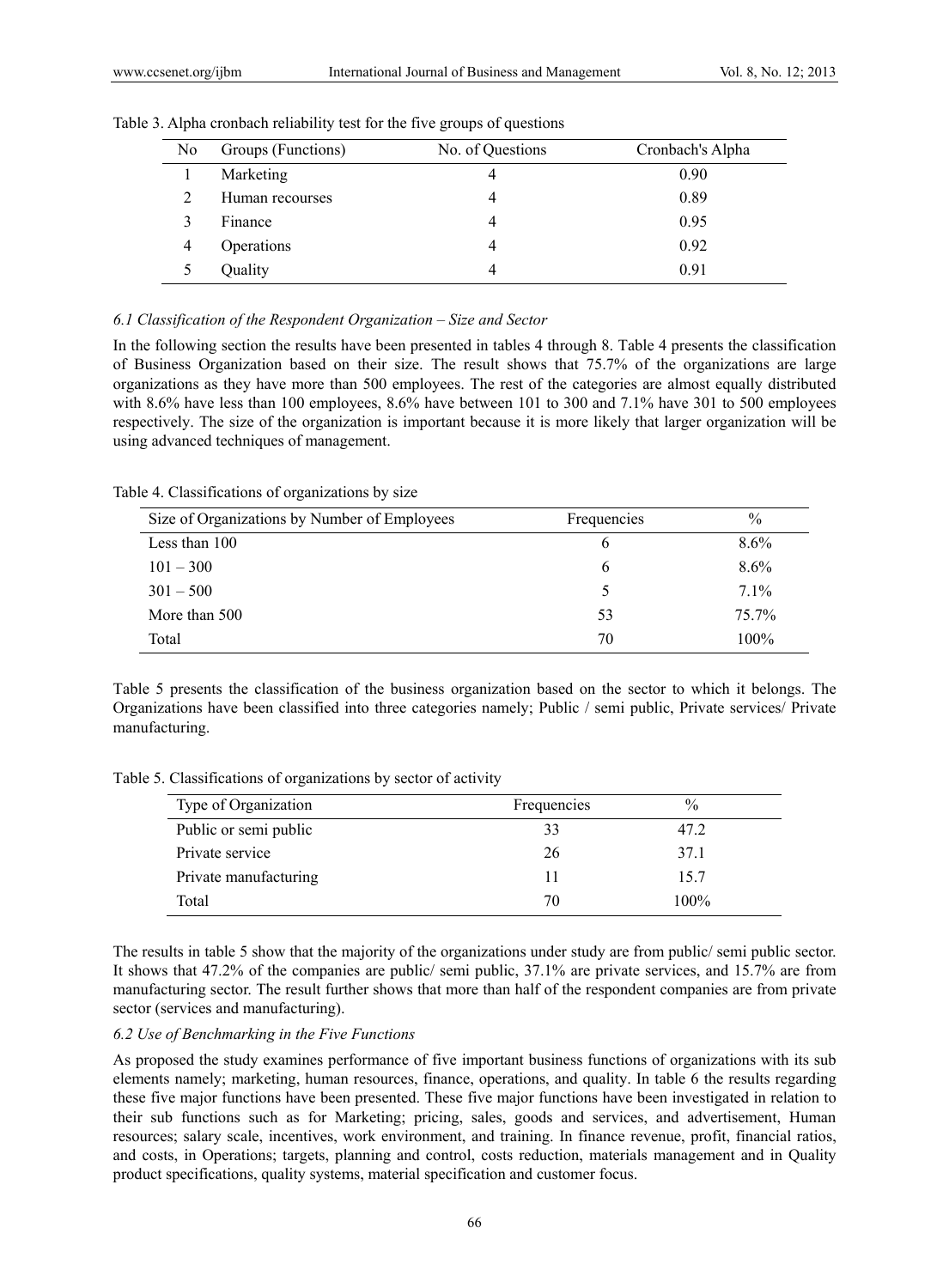| Functions                    | Sub Functions                 | Mean | Std. Dev. | Agreement | Rank           |
|------------------------------|-------------------------------|------|-----------|-----------|----------------|
|                              | Pricing                       | 3.49 | 1.391     | Often     | 1              |
| Marketing                    | <b>Sales</b>                  | 3.24 | 1.245     | Sometimes | 2              |
|                              | Goods & Services              | 3.21 | 1.261     | Sometimes | $\overline{3}$ |
|                              | Advertising                   | 3.11 | 1.246     | Sometimes | 4              |
| <b>Total Marketing</b>       |                               | 3.26 | 1.102     | Sometimes |                |
| Human Resources              | <b>Salary Scale</b>           | 3.27 | 1.227     | sometimes | 1              |
|                              | Incentive's Scale             | 2.99 | 1.198     | Sometimes | 2              |
|                              | Work Environment              | 2.89 | 1.136     | Sometimes | 3              |
|                              | Training                      | 2.89 | 1.210     | Sometimes | $\overline{4}$ |
| <b>Total Human Resources</b> |                               | 3.01 | 1.013     | Sometimes |                |
|                              | Revenue                       | 3.26 | 1.282     | Sometimes | $\mathbf{1}$   |
| Finance                      | Profit                        | 3.26 | 1.337     | Sometimes | 2              |
|                              | <b>Financial Ratios</b>       | 3.24 | 1.290     | Sometimes | $\overline{3}$ |
|                              | <b>Costs Allocations</b>      | 3.11 | 1.161     | Sometimes | $\overline{4}$ |
| <b>Total Finance</b>         |                               | 3.22 | 1.136     | sometimes |                |
|                              | Targets                       | 3.39 | 1.231     | Sometimes | $\mathbf{1}$   |
|                              | Planning & Control            | 3.36 | 1.143     | Sometimes | 2              |
| Operations                   | Costs reduction               | 3.09 | 1.248     | Sometimes | $\overline{3}$ |
|                              | Materials<br>Management       | 3.07 | 1.231     | Sometimes | $\overline{4}$ |
| <b>Total Operations</b>      |                               | 3.23 | 1.029     | Sometimes |                |
|                              | <b>Product Specifications</b> | 3.23 | 1.321     | sometimes | 1              |
| Quality                      | <b>Quality Systems</b>        | 3.11 | 1.389     | sometimes | 2              |
|                              | Materials Specification       | 3.11 | 1.269     | sometimes | 3              |
|                              | <b>Customer Focus</b>         | 3.11 | 1.399     | sometimes | 4              |
| <b>Total Quality</b>         |                               | 3.14 | 1.157     | sometimes | ---            |

Table 6. The use of benchmarking in the five functions

The scale is (5) always, (4) often, (3) sometimes, (2) rarely and (1) never.

The results of the study show that benchmarking in marketing is not very popular in the business organizations of Saudi Arabia. From among the four elements of marketing pricing is often benchmarked (mean 3.49; Std. Dev. 1.39) in comparison to other elements which are bench marked sometimes only. In order of ranking pricing is on the top followed by benchmarking of Sales (mean 3.24; Std. Dev. 1.245), Goods and services (mean 3.21; Std. Dev. 1.261), and Advertising (mean 3.11; Std. Dev. 1.227). The overall Marketing function is benchmarked sometimes only (mean 3.26, Std. Dev. 1.102). The result of marketing function is followed by the results of benchmarking Human Resource functions.

The results in table 6 show that the benchmarking of human resource functions is again not very popular in the business organizations of Saudi Arabia. The analysis of human resource function is based on the following four elements namely; Salary scale, Incentives' scale, work environment, and training. The results show that salary scale is sometimes benchmarked (mean 3.27; Std. Dev. 1.227) followed by the benchmarking of Incentives Scale (mean 2.99; Std. Dev. 1.198), work environment (mean 2.89; Std. Dev. 1.136), training (mean 2.89; Std. Dev. 1.210). The overall benchmarking in human resource stands at sometimes (mean 3.01, Std. Dev. 1.013). The result of benchmarking human resource function is followed by the analysis of finance function.

The third function analyzed was finance function. The finance function was analyzed on the basis of following elements namely revenue, profit, financial ratios, cost allocations. The benchmarking in finance functions is also sometimes where the revenue and profit took the lead at (mean value 3.26 Sdt.Dev.1.282; and mean 3.26 and Std. Dev. 1.337 respectively) followed by financial ratios (mean 3.25 Std. dev. 1.290) and cost allocation (mean 3.11,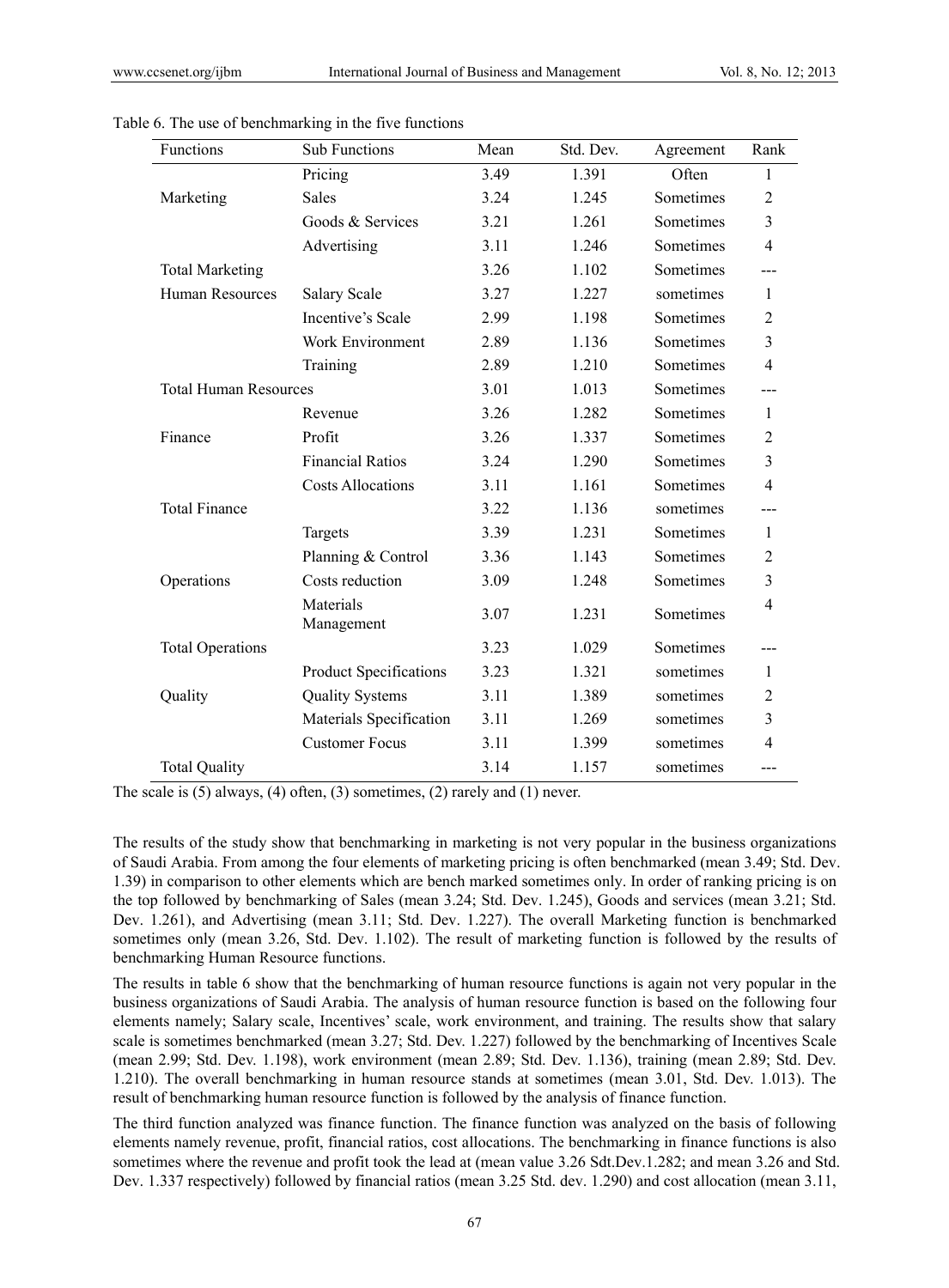## Std. Dev. 1.161).

The next important function analyzed was benchmarking of operations functions. From among the four elements namely target, planning and control, cost reduction, and materials management, considered for analysis targets is one the top (mean 3.39; Std. Dev. 1.231) in terms of benchmarking in comparison to other elements. Benchmarking of targets is followed by planning and control (mean 3.26; Std. Dev. 1.143) followed costs reduction (mean 3.09; Std. Dev. 1.248), followed by Material management (mean 3.07; Std. Dev. 1.231). However, the result for overall benchmarking of the operations functions is sometimes (mean 3.23; Std. Dev.1.029).

The last function analyzed was quality functions of business organization. Again the result shows that the overall bench marking is quality issues is done 'sometimes'. From among the four elements of quality benchmarking product specification is on the top (mean 3.23; Std. Dev. 1.321) followed by quality systems (mean 3.11; Std. Dev. 1.389), Materials specification (mean 3.11; Std. Dev. 1.269) and last is the benchmarking of customer focus (mean 3.11; Std. Dev. 1.399).

When compared to each other the benchmarking of major business function namely the marketing, human resource, finance, operations, and quality in business organization of Saudi Arabia, all the five are benchmarked 'sometimes'. However, on an overall basis benchmarking in marketing function is on the top (mean 3.26; Std. Dev. 1.102). Benchmarking in marketing function is followed by benchmarking in operation function (mean 3.23; Std. Dev. 1.029), finance function (mean 3.22; Std. dev. 1.136), Total quality (mean 3.14; Std. Dev. 1.157), and the last in comparison is benchmarking in Human Resource functions (mean 3.01; Std. Dev. 1.013). Thus from the results it is safe to say that the business organization in Saudi Arabia are only 'sometimes' benchmarking their major functions, it is not always done. In the following sections the results of the practice of benchmarking on the basis of size and sector has been presented. The differences between the organizations use have been analyzed with ANOVA analysis and the results tested through F test.

## *6.3 Benchmarking in Organizations by Their Sizes*

As mentioned in the methodology the business organizations have been grouped into four groups based on their size. The sizes of the organization were determined based on the number of employees employed. The four sizes were organizations with more than 500 employees, from 301 - 500, from 101 -300, and less than 100 employees. Table 7 presents the results of the analysis based on the size of the organizations.

| Fields       |                       | Sum of Squares | df | Mean Square | F     | Sig.  |
|--------------|-----------------------|----------------|----|-------------|-------|-------|
| Marketing    | <b>Between Groups</b> | 0.77           | 3  | 0.26        |       |       |
|              | Within Groups         | 83.09          | 66 | 1.26        | 0.204 | 0.893 |
|              | Total                 | 83.86          | 69 |             |       |       |
| Human        | <b>Between Groups</b> | 2.64           | 3  | 0.88        |       |       |
| Resources    | Within Groups         | 68.11          | 66 | 1.03        | 0.852 | 0.470 |
|              | Total                 | 70.75          | 69 |             |       |       |
| Finance      | <b>Between Groups</b> | 0.81           | 3  | 0.27        |       |       |
|              | Within Groups         | 88.30          | 66 | 1.34        | 0.202 | 0.895 |
|              | Total                 | 89.12          | 69 |             |       |       |
| Operations   | Between Groups        | 0.81           | 3  | 0.27        |       |       |
|              | Within Groups         | 72.34          | 66 | 1.10        | 0.246 | 0.864 |
|              | Total                 | 73.14          | 69 |             |       |       |
| Quality      | <b>Between Groups</b> | 2.35           | 3  | 0.78        |       |       |
|              | Within Groups         | 89.97          | 66 | 1.36        | 0.574 | 0.634 |
|              | Total                 | 92.32          | 69 |             |       |       |
| <b>Bench</b> | <b>Between Groups</b> | 0.45           | 3  | 0.15        |       |       |
| Marking      | Within Groups         | 54.36          | 66 | 0.82        | 0.182 | 0.908 |
|              | Total                 | 54.81          | 69 |             |       |       |

Table 7. Analysis of variance (ANOVA) for size of organizations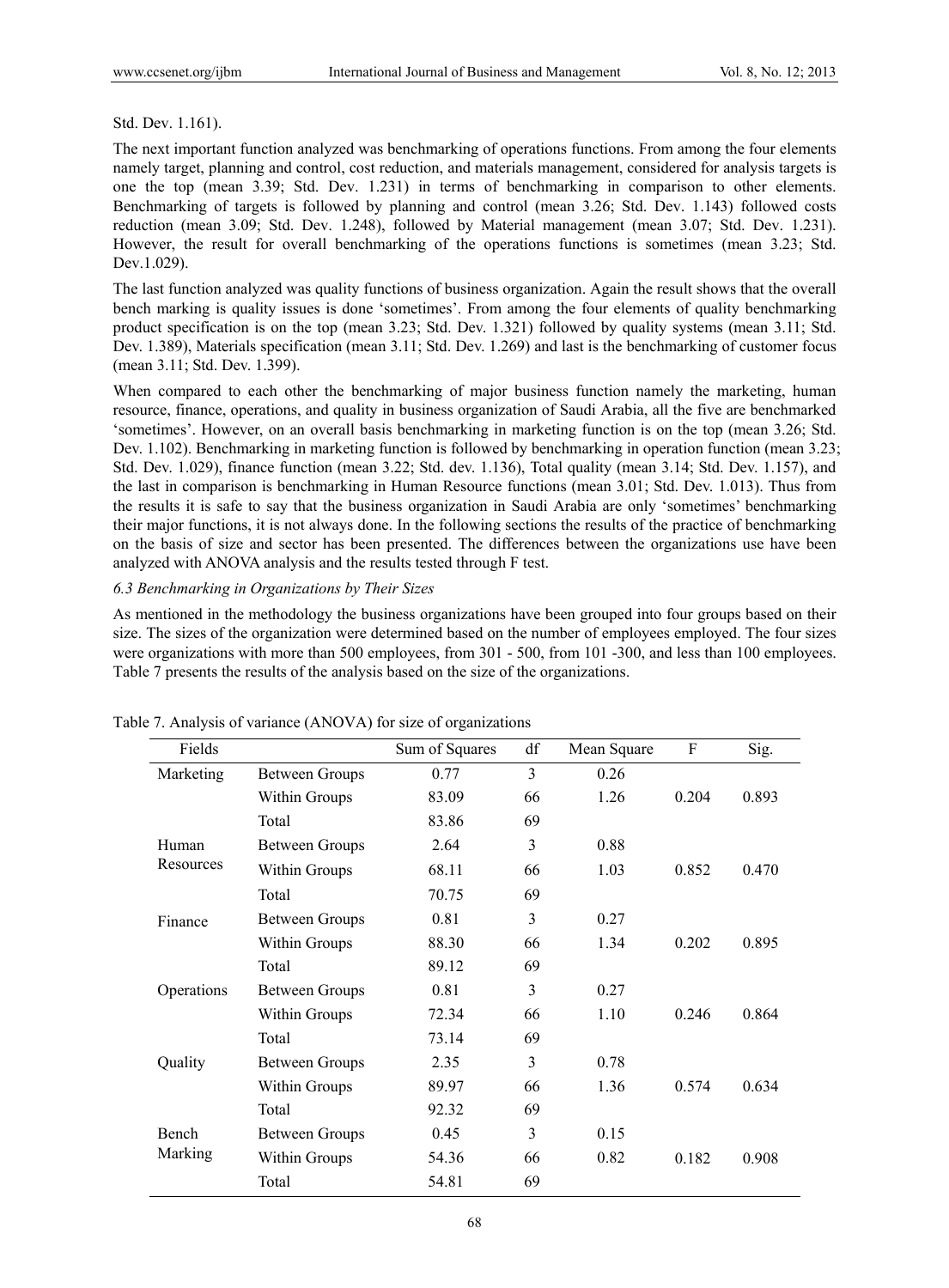Table 7 analyzed the benchmarking of major business functions in organizations of different sizes of firms. It shows that there is no significant differences between firms under study in performing benchmarking based on the sizes of such firms. Hence, the sizes of the organizations by number of employees do not have any significant role in use of benchmarking (The F value for overall benchmarking .182 at 0.908 significance level).

#### *6.4 Differences between Organizations by Sectors*

The researcher investigate the possibility of difference between the organizations under study based on their four sectors of activities, ANOVA is used (between groups, within groups and total). Results of this statistical test are shown in Table 8.

| Fields       |                       | Sum of Squares | df             | Mean Square | F      | Sig.      |
|--------------|-----------------------|----------------|----------------|-------------|--------|-----------|
| Marketing    | <b>Between Groups</b> | 24.16          | $\overline{2}$ | 12.08       | 13.555 | $0.000**$ |
|              | Within Groups         | 59.70          | 67             | 0.89        |        |           |
|              | Total                 | 83.86          | 69             |             |        |           |
| Human        | <b>Between Groups</b> | 2.52           | $\overline{2}$ | 1.26        | 1.236  | 0.297     |
| Resources    | Within Groups         | 68.23          | 67             | 1.02        |        |           |
|              | Total                 | 70.75          | 69             |             |        |           |
| Finance      | <b>Between Groups</b> | 11.28          | $\overline{2}$ | 5.64        | 4.856  | $0.011*$  |
|              | Within Groups         | 77.83          | 67             | 1.16        |        |           |
|              | Total                 | 89.12          | 69             |             |        |           |
| Operations   | <b>Between Groups</b> | 11.09          | $\overline{2}$ | 5.54        | 5.984  | $0.004**$ |
|              | Within Groups         | 62.06          | 67             | 0.93        |        |           |
|              | Total                 | 73.14          | 69             |             |        |           |
| Quality      | <b>Between Groups</b> | 7.03           | $\overline{2}$ | 3.52        | 2.762  | 0.070     |
|              | Within Groups         | 85.29          | 67             | 1.27        |        |           |
|              | Total                 | 92.32          | 69             |             |        |           |
| Benchmarking | <b>Between Groups</b> | 9.36           | $\overline{2}$ | 4.68        | 6.901  | $0.002**$ |
|              | Within Groups         | 45.45          | 67             | 0.68        |        |           |
|              | Total                 | 54.81          | 69             |             |        |           |

| Table 8. Analysis of variance (ANOVA) for sector of activity |
|--------------------------------------------------------------|
|--------------------------------------------------------------|

\* The mean difference is significant at the 0.05 level

\*\* The mean difference is significant at the 0.01 level

Table 8 shows the results of the ANOVA test that examines the difference, if any, between the organizations based on the sectors (Government/Semi Government, Private Services and Private Manufacturing) in benchmarking of their major business services. The result shows that there are significant differences between private companies (manufacturing and service) and public companies in performing benchmarking for marketing (0.000), finance (0.011) and operations (0.004). However, there are no significant differences between the private and public sectors in performing benchmarking for the other two functions, namely; human resources and quality. The use of benchmarking in quality is very close to the significant level (0.070). Perhaps organizations are not much aware of benchmarking human resources management.

#### **7. Discussions and Conclusion**

The study proposed to meet four objectives through its investigation. The main objective was to explore the extent of performance benchmarking practices in the major functions within the organizations in Saudi Arabia. The results (table 6) show that the organizations in Saudi Arabia only 'Sometime' benchmark their business functions. Only one element namely 'pricing' within marketing function is often benchmarked. Rest all the elements in all the major functions namely Marketing, Human Resource, Finance, Operations, and Quality are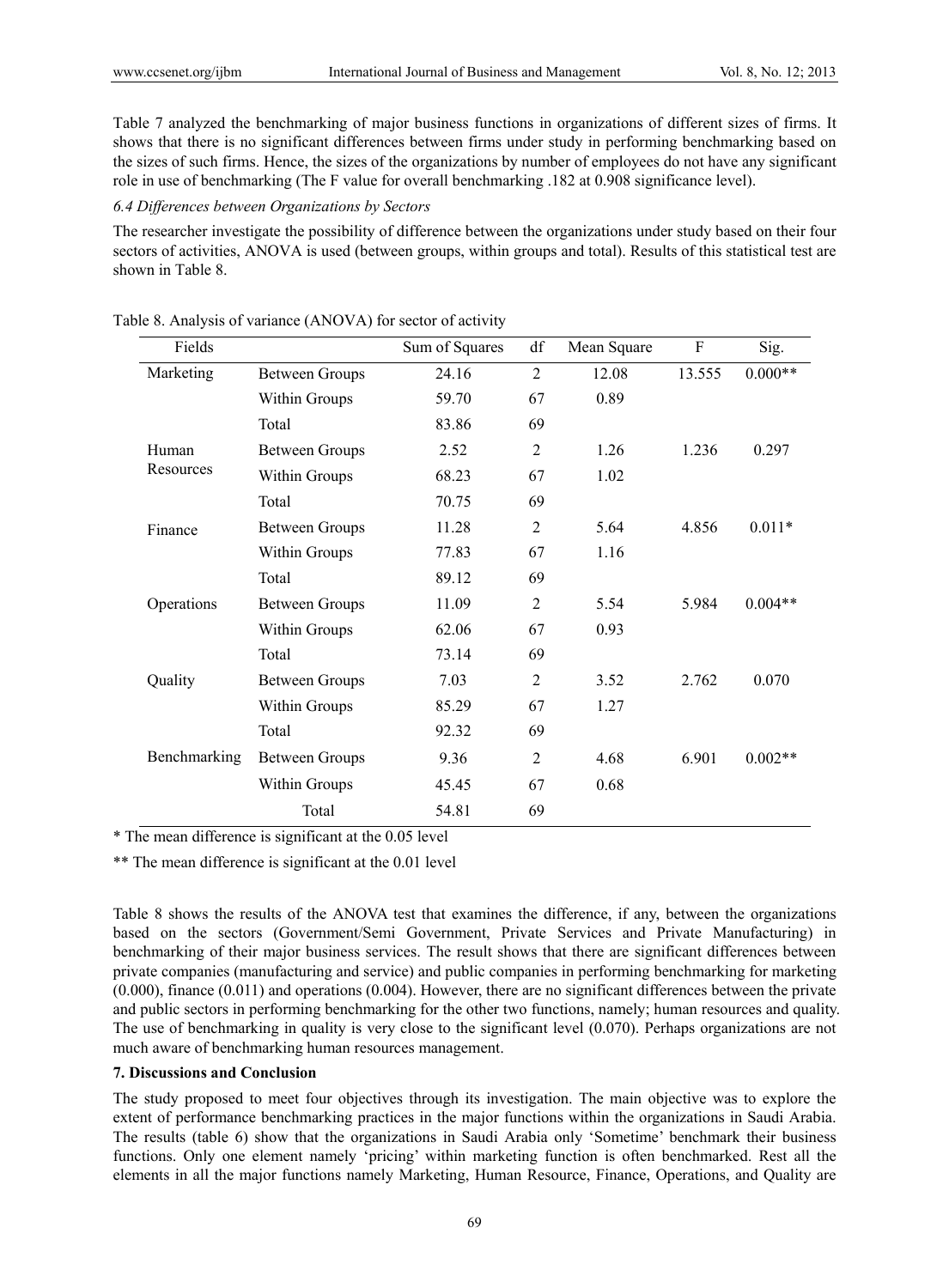only sometimes benchmarked. When compared to each other in totality Marketing takes the lead mean 3.36 followed by Operations mean value 3.23, Finance mean value 3.22, Quality mean value 3.14, and last Human Resource mean value 3.01.

The second objective of the study was to examine the differences, if any between the different sizes of organizations in performing benchmarking in the country. The results (table 7) of the study shows that the size of the organizations based on the number of employees working in the organization do not differ in benchmarking of their major business functions.

The third objective of the study was to assess the difference, if any between the private companies and government organizations in the execution of benchmarking of major business functions. The results (table 8) of the study show that the organizations on the basis of their sector significantly differ in benchmarking of their major business functions. The private companies and public companies significantly differ in benchmarking of the three major functions namely Marketing, Operations, and Finance. Total use of benchmarking in all functions was examined by using Scheffee's method on this regard (Note 1). This method concluded that there is a significant difference (Sig =  $0.002$ ) where F=  $6.901$  between private and government organizations. This significant difference is in the favor of the private companies (manufacturing and service) over the government organizations. It means that private companies benchmarking in general is better than those of the government organizations. Therefore, it may be concluded that the Saudi private sector is implementing benchmarking as a tool for TQM better than the public agencies in the country.

## **8. Recommendations**

1) Organization of all types should consider benchmarking as a critical tool in competing in the international arena. In Saudi Arabia, the market is open and all products are coming to the country from all over the world.

2) Private companies in both manufacturing and service sectors should have systematic, documented and well prepared benchmarking programs.

3) Private-service firms may find continuous improvement opportunities in using benchmarking especially in fields such as tourism industries, hotel and self-catering services, telecommunication services, electricity and hospital and health services.

4) Governmental agencies might find a great help from using benchmarking with the best world practices in the critical services provided to the public. On that regard, there are plenty of fields that can be benchmarked against best world practices such as customs services, passports services, traffic regulations and organizations, building codes, airport services and so forth.

5) ISO organization and other accreditation and standardizations agencies might find it necessary to create a standard especially tailored for benchmarking similar to ISO 14001 of the environment or ISO 22000 of the food safety.

## **9. Limitation of the Study**

This study is limited to questionnaire as an instrument for data collection and further investigation using interviews can obtain insight to the subject. The study is also limited to those 70 respondents and a greater number of respondents will provide stronger generalization and representation f results. Also, it is limited to the time of the study and further research may be necessary to explore the subject.

## **10. Further Research**

Future studies should consider the use of other means of data collections especially using interviews in order to give insight to the subjects. Moreover, there is a need for greater sample that exceeds the number used in this study in order to ensure greater representation. Any future studies may include some other business functions that are not included in this research and may also include some other sub-functions that would provide greater details of the subject of benchmarking. The relation of benchmarking to quality management systems and especially ISO 9001 may be investigated.

## **References**

- Ahren, T., & Parida, A. (2009). Maintenance Performance Indicators (MPI's) for Benchmarking the Railway Infrastructure: A case study. *Benchmarking: An International Journal, 16*(2), 247-58. http://dx.doi.org/10.1108/14635770910948240
- Ball, A., Bowerman, M., & Hawksworth, S. (2000). Benchmarking in Local Government under a Central Government Agenda. *Benchmarking: An International Journal, 7*(1), 20-34.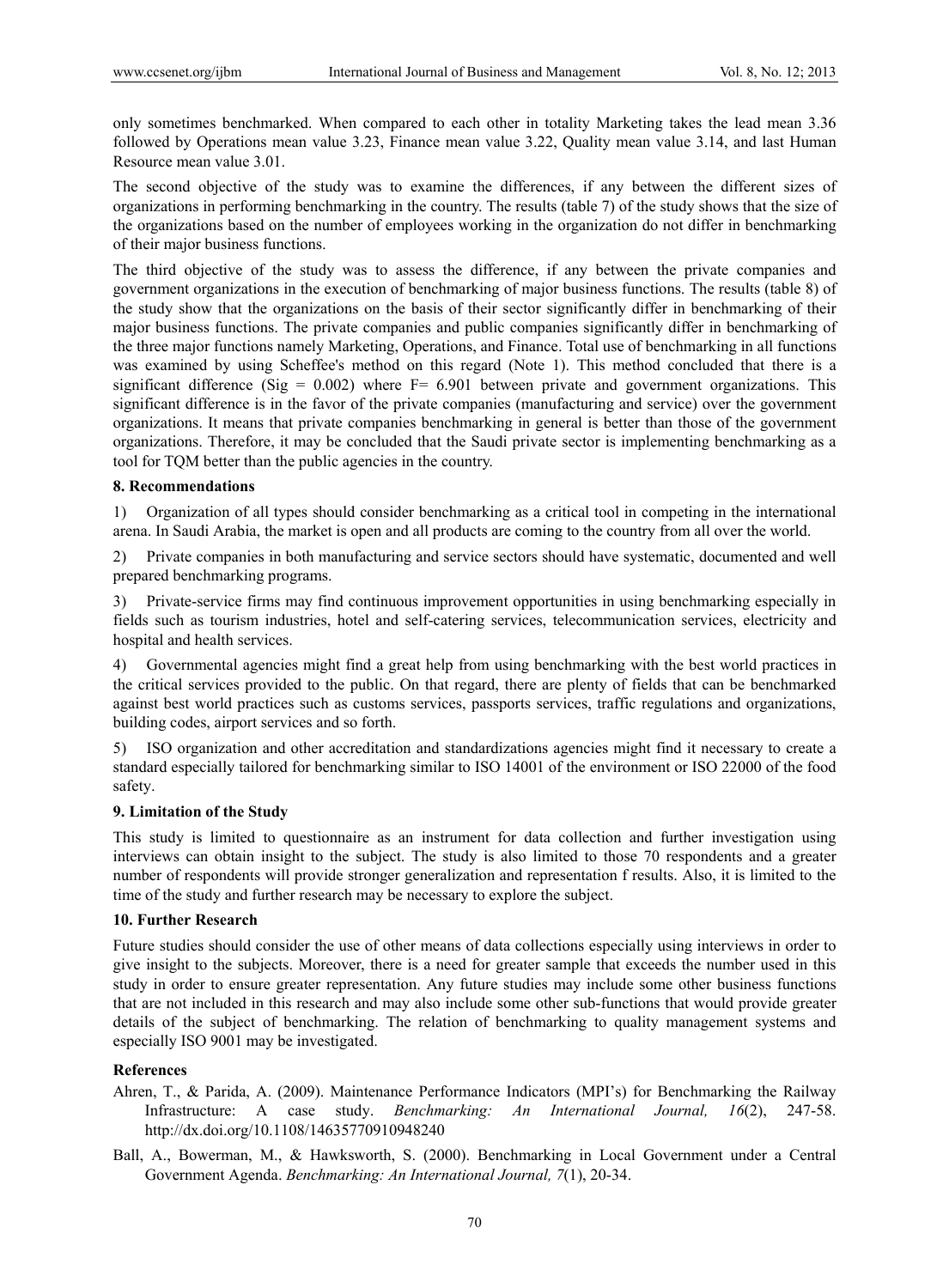- Balm, G. (1996). Benchmarking and Gap Analysis: What is the Next Milestone? *Benchmarking for Quality Management Technology, 3*(4), 28-33. http://dx.doi.org/10.1108/14635779610153345
- Bemowski, K. (1991). The Benchmarking Bandwagon. *Quality Progress, 24*(1), 19-24.
- Brah, S., Ong, A., & Rao, L. (2000). Understanding the Benchmarking Process in Singapore. *International Journal of Quality & Reliability Management, 17*(3), 259-75. http://dx.doi.org/10.1108/02656710010306157
- Camp, R. (1989). Benchmarking: The search for Industry Best Practices That Lead to Superior Performance. *Quality Progress*, January, 61-68.
- Codling, S. (1996). *Best Practise Benchmarking: An International Perspective*. Houston, Texas, USA: Gulf Publishing.
- Dattakumar, R., & Jajadeesh, R. (2003). A Review of Literature on Benchmarking. *Benchmarking: An International Journal, 10*(3), 179-209. http://dx.doi.org/10.1108/14635770310477744
- Dertouzos, M., Lester, R., & Solow, R. (1989). *Made in America: Regaining the Productive Edge*. Cambridge, MA: The MIT Press.
- Dervitsiotis, K. (2000). Benchmarking and Business Paradigm Shifts. *Total Quality Management & Business Excellence, 11*(4/5/6), 641-6. http://dx.doi.org/10.1080/09544120050008002
- Ellis, R. (2006). All Inclusive Benchmarking. *Journal of Nursing Management, 14*, 377-383. http://dx.doi.org/10.1111/j.1365-2934.2006.00596.x
- Ellis, R., & Moore, R. (2006). Learning through Benchmarking: Developing a Relational, Prospective Approach to Benchmarking ICT in Learning and Teaching. *Higher Education, 51*, 351-71. http://dx.doi.org/10.1007/s10734-004-6385-6
- Foster, T. (1992). Searching for the Best. *Distribution, 91*(3), 30-36.
- Galera, A., Rodriguez, D., & Hernandez, A. (2008). Identifying Barriers to the Application of Standardized Performance Indicators in Local Government. *Public Management Review, 10*(2), 241-62. http://dx.doi.org/10.1080/14719030801928706
- Graham, A. (2005). Airport Benchmarking: A Review of the Current Situation. *Benchmarking: An International Journal, 12*(2), 99-111. http://dx.doi.org/10.1108/14635770510593059
- Henderson-Smart, C., Winning, T., Gerzina, T., King, S., & Hyde, S. (2006). Benchmarking Learning and Teaching: Developing a Method. *Quality Assurance in Education, 14*(2), 143-55. http://dx.doi.org/10.1108/09684880610662024
- Hines, P. (1998). Benchmarking Toyota's Supply Chain: Japan vs. UK. *Long Range Planning, 31*(6), 911-48. http://dx.doi.org/10.1016/S0024-6301(98)80028-9
- Jarrar, Y., & Zairi, M. (2001). Future Trends in Benchmarking for Competitive Advantage: A global survey. Proceedings of *the 6th TQM World Congress* (Vol. 12, pp. 906-912). St. Petersburg, Russia.
- Kumar, A., Antony, J., & Dhakar, T. (2006). Integrating Quality Function Deployment and Benchmarking to Achieve Greater Profitability. *Benchmarking: An International Journal, 13*(3), 290-310.
- Kumar, S., & Chandra, C. (2001). Enhancing the Effectiveness of Benchmarking in Manufacturing Organization. *Industrial Management & Data Systems, 101*, 80-89. http://dx.doi.org/10.1108/02635570110384357
- Lee, Y., Zailani, S., & Soh, K. (2006). Understanding Factors for Benchmarking Adoption: New Evidence from Malaysia. *Benchmarking: An International Journal, 13*(5), 548-66. http://dx.doi.org/10.1108/14635770610690401
- Lefebvre, E., & Lefebvre, L. (1998). Global Strategic Benchmarking, Critical Capabilities and Performance of Aerospace Subcontractors. *Technovation, 18*(4), 223-34. http://dx.doi.org/10.1016/S0166-4972(98)00013-3
- Leibfried, K., & McNair, C. (1991). *Benchmarking: A Tool for Continuous Improvement*. New York, NY, USA: Harper Collins.
- Luria, D., & Wiarda, E. (1996). Performance Benchmarking and Measuring Program Impacts on Customers: Lessons from Midwest Manufacturing Technology Center. *Research Policy, 26*(7), 758-69.
- Luu, V., Kim, S., & Huynh, T. (2008). Improving Project Management Performance of Large Contractors using Benchmarking Approach. *International Journal of Project Management, 26*(7), 758-769.